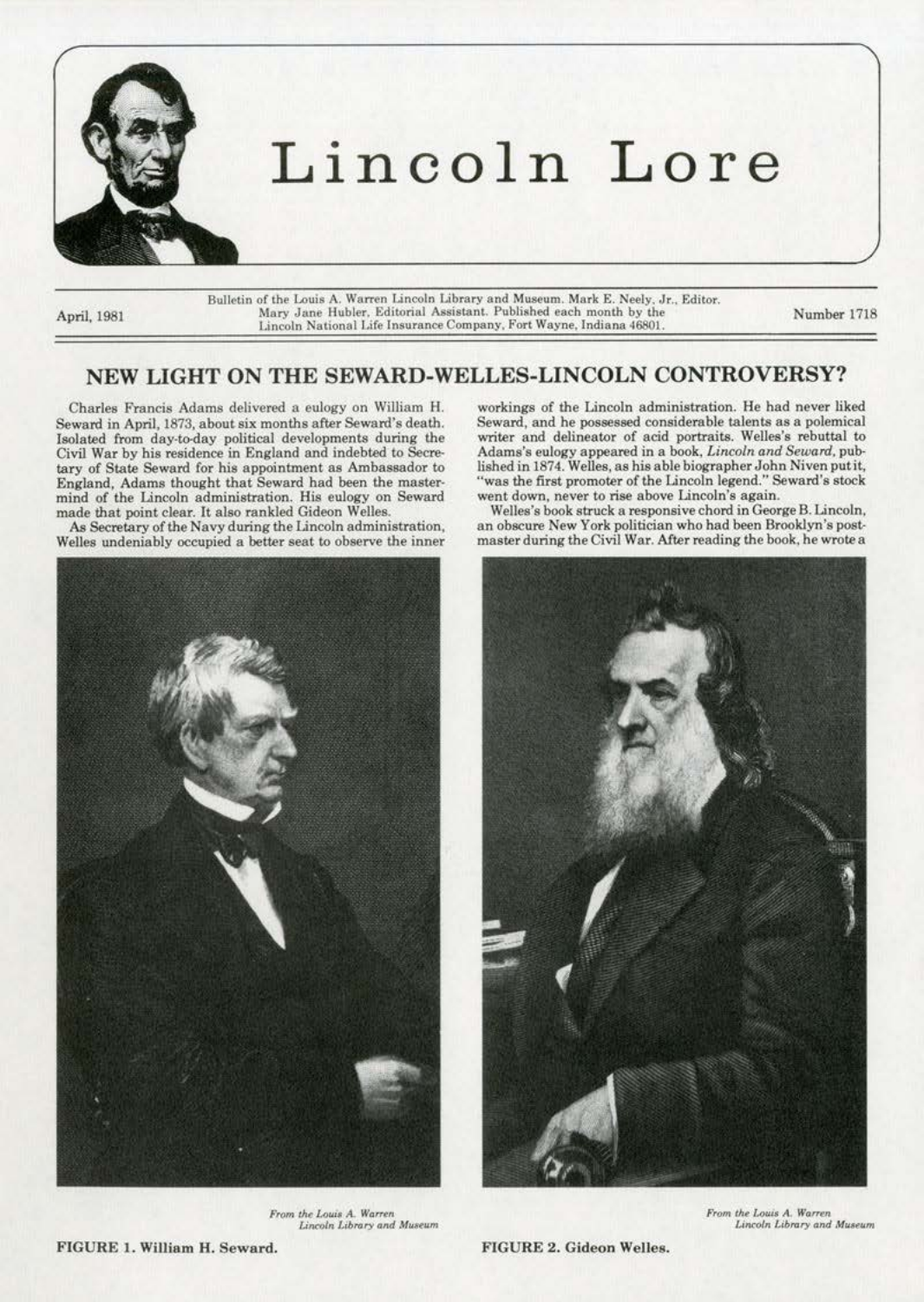long letter to its author. The Louis A. Warren Lincoln Library and Museum acquired the letter this year, and it is published here for the first time.

Rivervale Bergin Co N.J. April 25th 1874 Hon Gideon Welles

My dear Sir

A thoughtful friend recently sent me a copy of the book called "Lincoln & Seward". Having thanked him for sending it. I perform now the pleasant duty-of thanking you for writing it-I read these articles as they appeared in the Galaxy and then promised myself to write & thank you for the timely service you were rendering to our country in correcting at once the false impression that the address of Mr Adams was giving of the relative status in public affairs of Pres. Lincoln and his Sec Mr Seward.

Mr Lincoln was my personal friend long before he came to Washington in 1861. I think I remember telling you once of the style of apartments they gave Mr Lincoln at the Astor House in March 1860, and my complaint thereat-and telling the office boys there that the time would come when they would not offer him such a room as No 17!-telling them that he was to be the next President of the United States-at which they laughed immediately-asking me if I was Crazy! I refer to this, as I recollect the remark you made to me the first time we met after<br>the inauguration when you said—"The Astor House people found a different set of apartments for Mr Lincoln when he came on this time from those they gave him a few years agodid they not?"

Pardon me if I devote a little time this stormy night to giving you a few of my early impressions & remnicences of my good namesake. Had my name been Smith or Jones I would have known but little of Lincoln, about as much as the average of Smith & Jones family did previous to 1860. But my name was Lincoln-and my business interests brought me in continual contact with those who knew my namesake well and regarded him much—and my name would perpetually suggest some anacdote or fact relating to Abraham which being repeated became after awhile to convince me that if the reputation of a man who stood so strong at home could be made nationalnothing could withstand it in a competing political canvas.

In these articles before me you refer to the presentation of Mr Lincolns name at Phil<sup>a</sup> in 1856 for the place of Vice President-a matter that few remembered in 1860.

But when I read the account of the doings of that convention I said to myself-"That one hundred & ten votes if properly utilised will defeat Seward and nominate Lincoln ["] Within thirty days thereafter I stated my belief to my intimate personal friends among whom I remember my then brilliant<br>young friend Theodore Tilton. For the two years and more that followed I lost no opportunity when among those active in public affairs to declare my belief that Lincoln was the coming man-but I was looked upon as cracked! at least upon political subjects and then in the autumn of 1858 came the great controversy between Lincoln & Douglass-when people began to open their eyes a little; when the name of my friend was mentioned. The next winter I visited Springfield while their Legislature was in session.

I enquired who were Lincolns partial friends and influential withal. I was told that Leonard Swett a very able Lawyer and a member of the Senate was perhaps his most influential political friend. Ascertaining that there was to be a reception at the house of the Governor (Bissell) that night I thought that my best opportunity perhaps to make the acquaintance of Swett and other of Lincolns friends. I went expecting to meet Lincoln there himself-but he did not come. I then introduced myself to Mr Swett & told him my convictions in the matter of Lincoln as a future candidate for the Presidency and there gave him my reasons therefor. It was a small gathering-and soon I found myself surrounded by the warm friends of my namesake and then & there I proposed to them a plan of proceedure which if carried out by his friends would I thought result in giving to Ill the next candidate.

It seemed a new thought to these gentlemen-for all they hoped for was to place him second on the ticket That they

thought would be easy-but to head the ticket was a new idea. Seward seemed to have the whole field. But I spoke as an Eastern man knowing that Seward was damaged somewhat by the perpetual howl of the New York Herald that he was a full fledged abolitionist! (which name he never, to the day of his death truly deserved) while on the other hand Mr Lincoln had not been in Washington to be mixed up with the Helper Book matter or any other matter requiring defence. One hundred  $\&$  ten had declared their regard for him at  ${\rm Phil}^3$  and the Douglass controversy had given Mr Lincoln a national reputation among thoughtful men.

I returned to New York by way of Columbus O. and the City of Washington-calling upon my friends at the Capital-I knew but few-but among them were Owen Lovejoy of Ill & John F. Potter of Wis. To these I declared my views-but that anybody but myself saw the thing possible-did not appear. I sought Mr Greeley and had a long talk with him. and also with Gov Morgan-who was Sewards warm friend. Gov Morgan took down from his case a copy of the doings of the Phil<sup>a</sup> convention and read to me a speech made there by some western man-a rough subject-who had nominated Mr Lincoln there. I went to Parton to see if he would not write a life of Lincolnbut he said he had no *impulse* that way-while he liked the man-but he could not write without *impulse!* Said he could write the life of Burr whom he disliked because he had an impulse to do so.

Another year rolled arround when I again found myself in the west. Carpenter in his 'Six Months at the White House' tells the story of my finding at Naples on the Ill. River an old man by the name of Pollard Simmons who told me the story of Lincoln having lived with him while yet a young man and workingamong other things at Splitting Rails! When Simmonds told me that story I said to myself-I would not take the vote of three small states for that fact.

In occasional letters to the New York Tribune & to the Press & Tribune of Chicago I had taken occasion to say kind words for Lincoln-but not as a Presidential candidate-and when I reached Sandoval in Southern Ill I wrote a letter to the Press and Tribune giving the facts of my interview with Mr Simmonds & also some fact concerning Lincoln which Shelby Cullom (late M. C. whom few will remember) gave me in relation to the manner of his (Lincolns) studying law. These facts were taken from my Chicago letter by the New York Tribune and published a few days later under the head of Personal of Lincoln. My object was accomplished. My friend was now advertised as a Rail Splitter and the use made of that political war club was all that I could have reasonably asked. I think it was even better than the Hard Cider dodge.

I again sought Swett. He was practicing law in court at Bloomington-before Judge David Davis I again went over my programe-and when he had heard me he asked me to wait until the court adjourned for he wanted me to talk to Davis as I had done to him. This I did.

I kept busy as best I could up to the time of the meeting of the convention and finally wrote the leading communication in the Press & Tribune published the morning the convention met from my place of business in New York-claiming as a New Yorker that Lincoln would make a better run than Seward.

Three weeks ago I met in Chicago Mr Swett. He took me by the hand and said Mr Lincoln! you were the first man who gave us any confidence in our state that we could nominate Lincoln. He had said the same before at my house in Brooklyn.

Believing that I had something to do in giving courage to Mr Lincolns home friends, and having furnished the Rail Splitting club for the party I thought you might be interested sufficiently in my story to read it.

Two little incidents I will relate which may, under the circumstances interest you. Early in January 1861 I visited my friend at Springfield. Spending an evening at his house by invitation-in the course of conversation the President remarked that he had tendered to Mr Bates a seat in his Cabinet and asked me what I thought of it I told him that I thought it a proper appointment in all respects-and especially a compliment to a class with whom Mr Bates had acted politically and who had come in with us. I then said Mr President! Pardon me if I tell you what else I would do-and then I said "were I in your place

 $\boldsymbol{2}$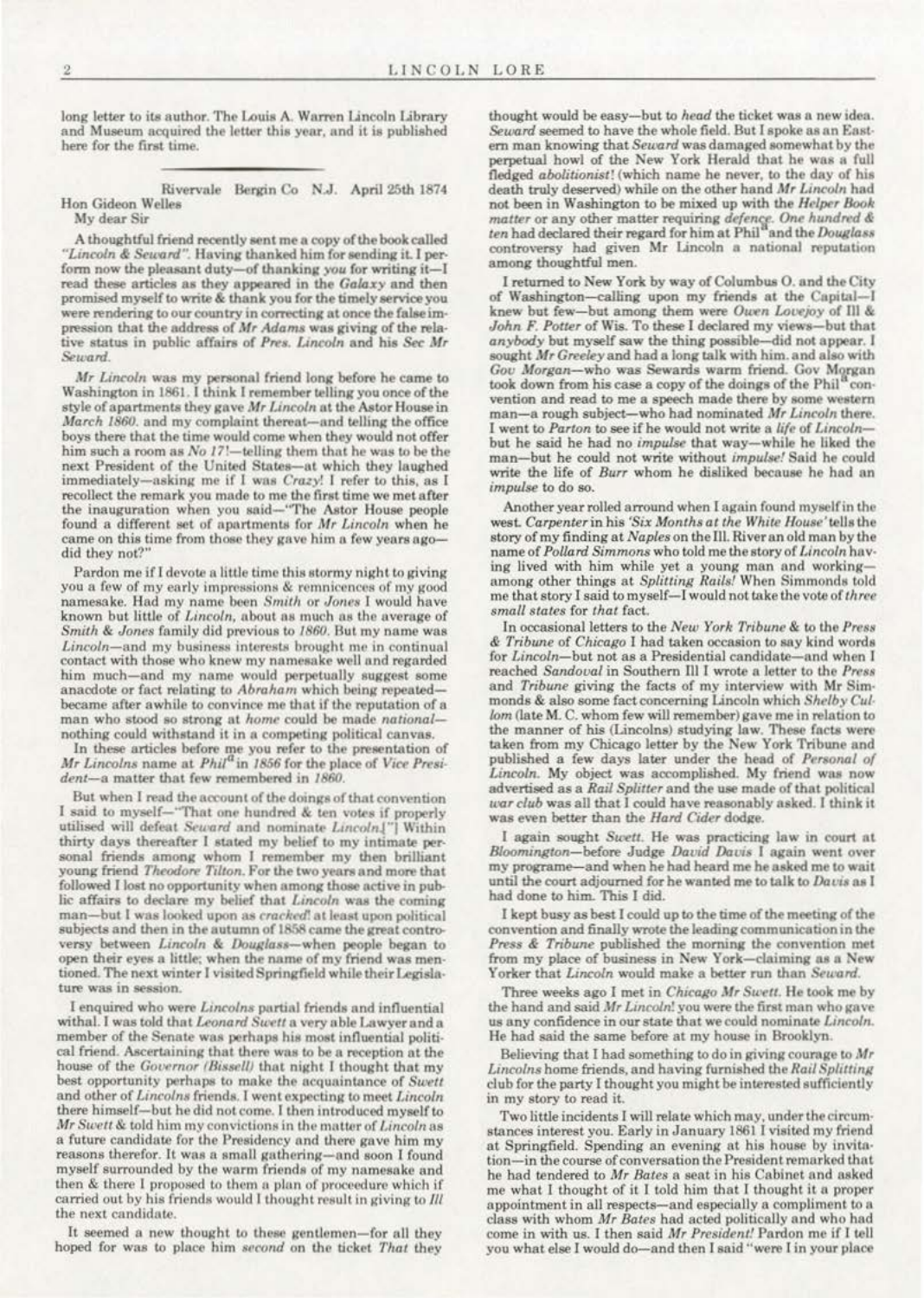was utterly opposed to sending men abroad who were exiles and whose opinions were obnoxious to those to whom they were acredited-and therefore was opposed to the appointment of Mr S. Potter then said to the Sec "-I thought we sent men abroad to represent our views-not theirs!" After exhausting all argument with the Sec to no avail-they arose to depart-Saying as they went that Mr Schultz would be disappointed at not having his cooperation in the matter. At this the Sec. rose in great rage-swinging his arms and rushing across the room exclaiming "dissappointed! disappointed! talk to me about disappointment! look at Me! simply a clerk of the President!"]

You may have heard Sec Stanton tell this story of the Spanish Minister who called upon him one day and declared himself thus "Stanton! you have the funniest country here of all the earth-you have no government-but you move along-all the -just as though you had[.] Stanton! there are three things samewhich God almighty seems to take special care of viz Drunkards! Little children and the United States of Americal"]

That "special care" it seems to me was our national salvation.

Sincerely thanking you for your timely labor to protect the reputation and precious memory of our mutual friend

> Believe me with great respect Your friend Geo. B. Lincoln

How reliable a witness was George B. Lincoln? Can we really believe a man who claimed, fourteen years after the fact, to have originated the famous "rail-splitter" image? If George Lincoln was shrewd enough to realize in 1856 that Abraham Lincoln could take the Republican nomination from Seward, he was more politically astute than most of the politicians in America-moreso even than Abraham Lincoln himself. Did George Lincoln really ask James Parton to write a campaign biography in the winter of 1858-1859, months before the idea occurred to Abraham Lincoln's political intimates in Illinois? Did Abraham Lincoln, as President-elect, really invite the would-be Brooklyn postmaster to Springfield and discuss Cabinet appointments in his presence? Would Mrs. Lincoln, whose knowledge of the intentions of her husband's administration never appeared very strong, have been present at such a discussion? Could a small-time politician who could not recall Carl Schurz's name accurately have possibly known the things he claimed to know? In short, was George B. Lincoln a blowhard or a knowledgeable insider?

We can never know the answer for certain, but there is some good evidence that George B. Lincoln was not a thoroughly reliable witness. The Illinois State Historical Library, for example, owns a letter from the Brooklyn politician to Francis B. Carpenter which is an admission of error in telling a story about President Lincoln. Carpenter, who had spent six months in the White House painting a canvas which celebrated the issuance of the Emancipation Proclamation, capitalized on his experiences after the President's assassination by publishing reminiscences in various periodicals. Some of these were Carpenter's own recollections, but others he gleaned from other associates of the President-including the Brooklyn postmaster. On December 19, 1867, George B. Lincoln told Carpenter: "I notice in the papers a card from Ex Governor Seymour of New York denying the truthfulness of the alleged interview between the late President Lincoln & himself-as reported in your reminiscences of Mr. Lincoln as published in the Independent of the 12th inst. Having stated this story to you-as it was given to me-falsely as it now appears I take the earliest moment to express my regret that I should have been the means of furnishing an item untrue in itself and offensive to all concerned." He went on to explain that he had been fooled by the wealth of details supplied by his informant.

To his credit, George B. Lincoln did apologize to Carpenter

From the Louis A. Warren<br>Lincoln Library and Museum

## FIGURE 3. Carl Schurz.

I would say to Mr Seward Sir!-what have I at command that you will accept? You can be my Secretary of State or if you prefer-the court of St James is at your service["]-At this Mrs Lincoln rallied with "Never! Never! Seward in the Cabinet! Never! If things should go on all right-the credit would go to Seward -if they went wrong-the blame would fall upon my husband. Seward in the Cabinet! Never!" I then stated to Madam that she had not waited to hear the remainder of what I had to saywhich was this "That will be your part I hope Mr Seward will have the sense of propriety and delicacy to say in reply" - "Sir! I am a Senator and just now I desire nothing more." "I do not de sire to see Mr Seward in the Cabinet" Mr. Lincoln performed his part-but the sense of *delicacy*, & as it seemed then to me propriety was lacking upon the other side.

I may be ungenerous, but I can never divest my mind of the impression that had the result of the war been the reverse of what it was-there would been few tears to be shed by Somebody!

One other story & I will worry you no farther. In the early part of 1867 I was in Wisconsin, and spent a day at East Troy with Hon John F. Potter. He then related to me what occurred at the rooms of the Sec of State in the early part of 1861. Schultz name had been mentioned as a candidate for a mission abroad and one afternoon (Says Potter) "Doolittle & myself called upon the President to advance Mr Schultz interests.

The President said "Yes. I am in favor of giving Mr Schultz a foreign appointment-but the Secretary opposes it." and begged of them to call upon the Secretary in relation to it. This seemed strange said Potter-for as between Lincoln & Seward at Chicago-Schultz was a Seward man. So they called upon Mr Seward and stated their business. Mr S. answered that he